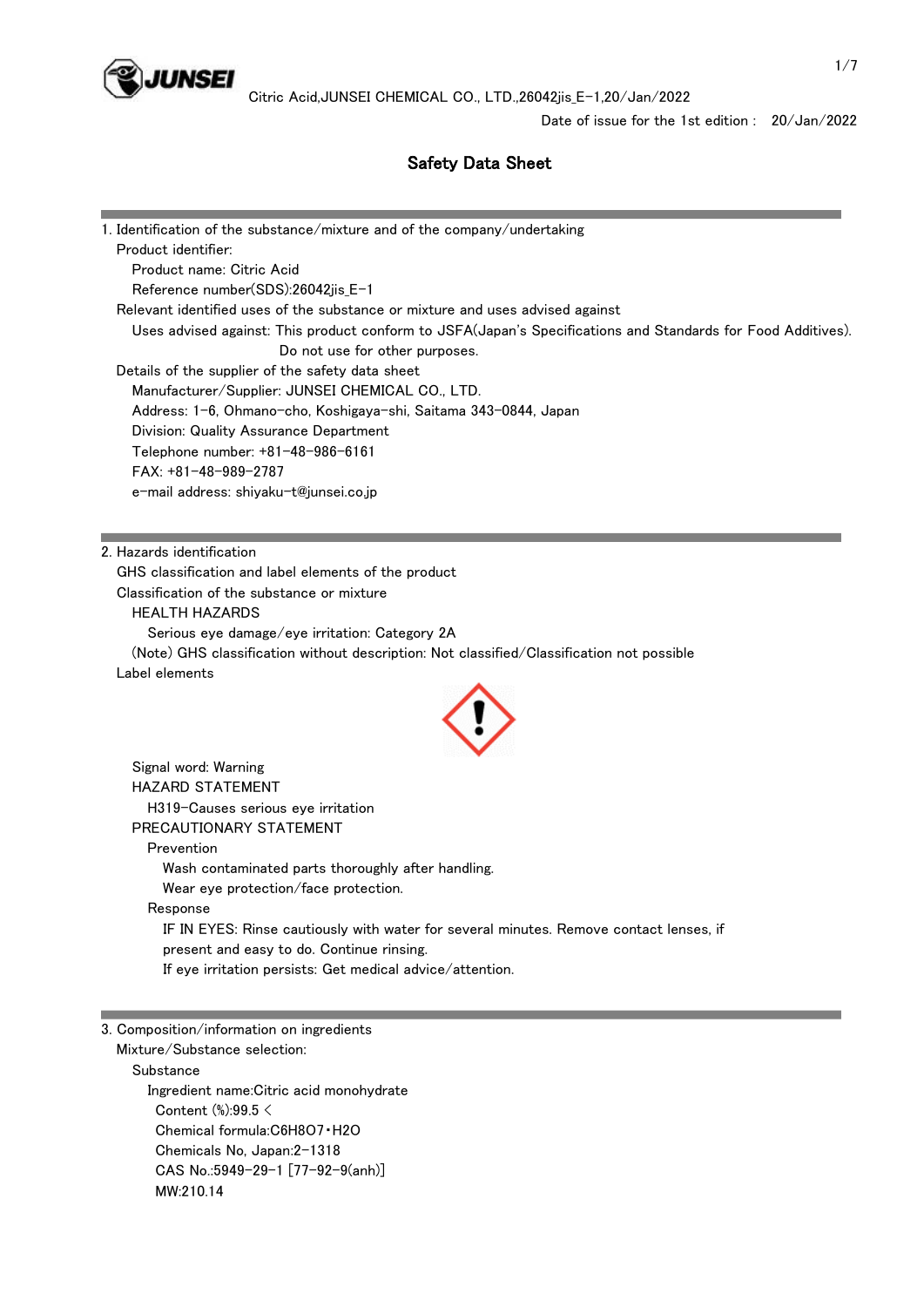

ECNO:201-069-1(anh)

| 4. First-aid measures                                                                                                      |  |
|----------------------------------------------------------------------------------------------------------------------------|--|
| Descriptions of first-aid measures                                                                                         |  |
| IF INHALED                                                                                                                 |  |
| Remove person to fresh air and keep comfortable for breathing.                                                             |  |
| Call a POISON CENTER/doctor/physician if you feel unwell.                                                                  |  |
| IF ON SKIN (or hair)                                                                                                       |  |
| Take off immediately all contaminated clothing. Rinse skin with water or shower.                                           |  |
| If skin irritation or rash occurs: Get medical advice/attention.                                                           |  |
| IF IN EYES                                                                                                                 |  |
| Rinse cautiously with water for several minutes. Remove contact lenses, if present and easy                                |  |
| to do. Continue rinsing.                                                                                                   |  |
| If eye irritation persists: Get medical advice/attention.                                                                  |  |
| IF SWALLOWED                                                                                                               |  |
| Rinse mouth.                                                                                                               |  |
| If victim is conscious, give $1 - 2$ glasses of water.                                                                     |  |
| Call a POISON CENTER/doctor/physician if you feel unwell.                                                                  |  |
| Most important symptoms and effects, both acute and delayed                                                                |  |
| (Symptoms when inhalation or ingestion)                                                                                    |  |
| Cough. Sore throat. Burning sensation.                                                                                     |  |
| (Symptoms when skin and/or eye contact)                                                                                    |  |
| Conjunctival redness of the eyes. Redness of the skin. Pain of the eyes.                                                   |  |
|                                                                                                                            |  |
| 5. Fire-fighting measures                                                                                                  |  |
| Extinguishing media                                                                                                        |  |
| Suitable extinguishing media                                                                                               |  |
| In case of fire, use water mist, foam, dry powder, CO2 to extinguish.                                                      |  |
| Unsuitable extinguishing media                                                                                             |  |
| Unsuitable extinguishing media data is not available.                                                                      |  |
| Specific hazards arising from the substance or mixture                                                                     |  |
| Containers may explode when heated.                                                                                        |  |
| Fire may produce irritating, corrosive and/or toxic gases.                                                                 |  |
| Advice for firefighters                                                                                                    |  |
| Specific fire-fighting measures                                                                                            |  |
| Evacuate non-essential personnel to safe area                                                                              |  |
| Special protective equipment and precautions for fire-fighters                                                             |  |
| Wear fire resistant or flame retardant clothing.                                                                           |  |
| Wear protective gloves/protective clothing/eye protection/face protection.                                                 |  |
| Firefighters should wear self-contained breathing apparatus with full face peace operated                                  |  |
| positive pressure mode.                                                                                                    |  |
|                                                                                                                            |  |
|                                                                                                                            |  |
| 6. Accidental release measures                                                                                             |  |
| Personnel precautions, protective equipment and emergency procedures<br>Ventilate area until material pick up is complete. |  |
|                                                                                                                            |  |

Wear proper protective equipment.

Environmental precautions

Avoid release to headsprings, rivers, lakes, ocean and groundwater.

Methods and materials for containment and cleaning up

Sweep up, place in a bag and hold for waste disposal.

If appropriate, moisten first to prevent dusting.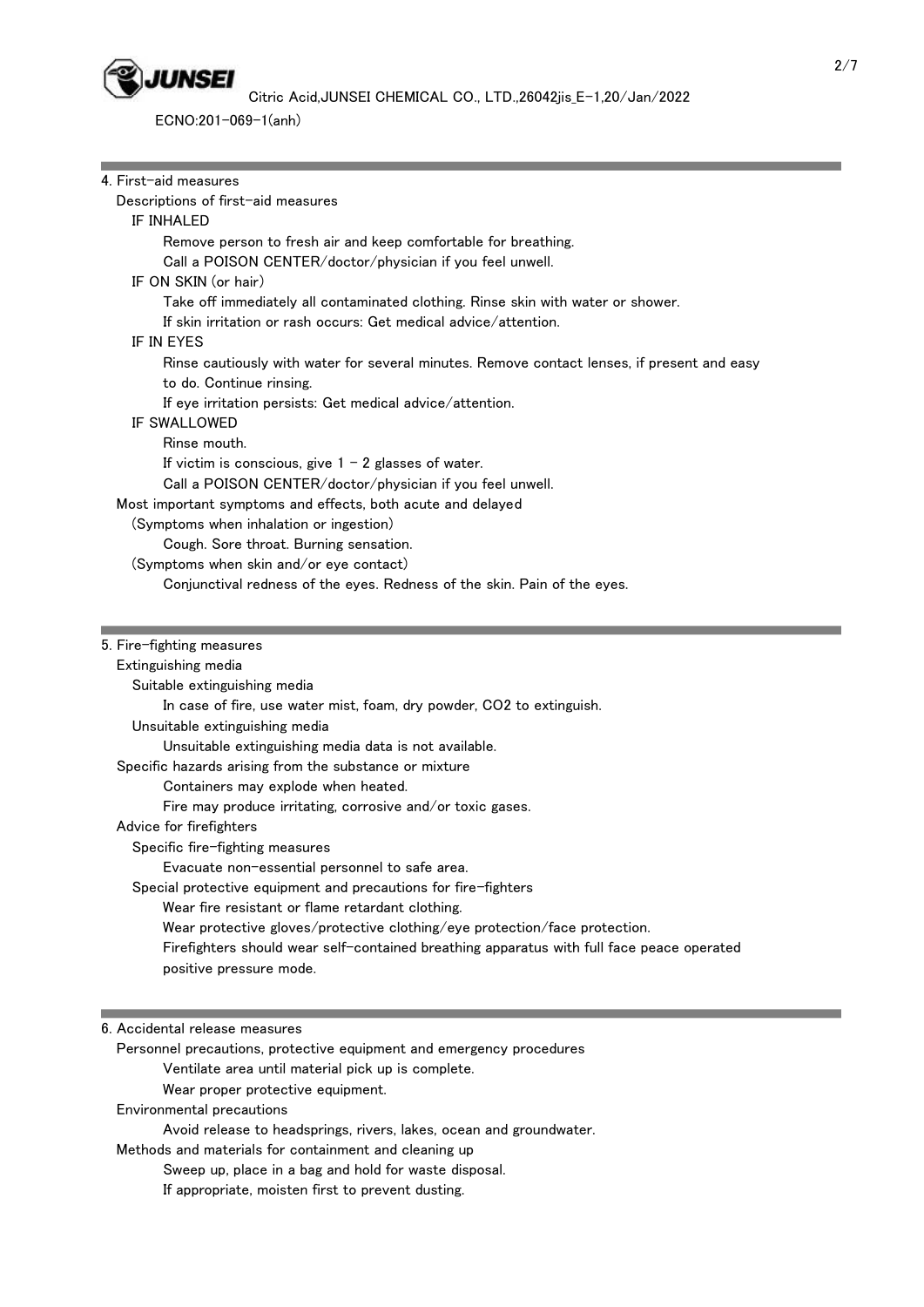

Wash away remainder with plenty of water

Preventive measures for secondary accident

Collect spillage.

| 7. Handling and storage                                                                        |  |
|------------------------------------------------------------------------------------------------|--|
| Precautions for safe handling                                                                  |  |
| Preventive measures                                                                            |  |
| (Exposure Control for handling personnel)                                                      |  |
| Avoid breathing dust/fume/gas/mist/vapors/spray.                                               |  |
| (Protective measures against fire and explosion)                                               |  |
| Keep away from heat, hot surfaces, sparks, open flames and other ignition sources. No smoking. |  |
| (Exhaust/ventilator)                                                                           |  |
| Exhaust/ventilator should be available.                                                        |  |
| (Safety treatments)                                                                            |  |
| Avoid contact with skin.                                                                       |  |
| Avoid contact with eyes.                                                                       |  |
| Safety Measures                                                                                |  |
| Wear protective gloves/protective clothing/eye protection/face protection.                     |  |
| Wear eye protection/face protection.                                                           |  |
| Use personal protective equipment as required.                                                 |  |
| When using do not eat, drink or smoke.                                                         |  |
| Any incompatibilities                                                                          |  |
| Strong bases, Oxidizing agents should not be mixed with the chemicals.                         |  |
| Advice on general occupational hygiene                                                         |  |
| Wash contaminated parts thoroughly after handling.                                             |  |
| Storage                                                                                        |  |
| Conditions for safe storage                                                                    |  |
| Store in a well-ventilated place. Keep container tightly closed.                               |  |
| Keep cool. Protect from sunlight.                                                              |  |
| Store in accordance with local/national regulation.                                            |  |
| Container and packaging materials for safe handling data is not available.                     |  |
| Specific end use(s)                                                                            |  |
| See information in Section 7.1 and 7.2 for handling and storage recommendations. See           |  |
| Section 8 for exposure controls and personal protection recommendations.                       |  |
|                                                                                                |  |
|                                                                                                |  |
| 8. Exposure controls/personal protection                                                       |  |
| Control parameters                                                                             |  |
| Control value in MHLW is not available.                                                        |  |
| Adopted value                                                                                  |  |
| Adopted value in JSOH is not available.                                                        |  |
| Adopted value in ACGIH is not available.                                                       |  |
| Exposure controls                                                                              |  |
| Appropriate engineering controls                                                               |  |
| Do not use in areas without adequate ventilation.                                              |  |
| Eye wash station should be available.                                                          |  |
| Washing facilities should be available.                                                        |  |
| Individual protection measures                                                                 |  |
| Respiratory protection                                                                         |  |
| Wear respiratory protection.                                                                   |  |
| Hand protection                                                                                |  |
| Wear protective gloves.                                                                        |  |
| Consult with your glove and/or personnel equipment manufacturer for selection of               |  |
|                                                                                                |  |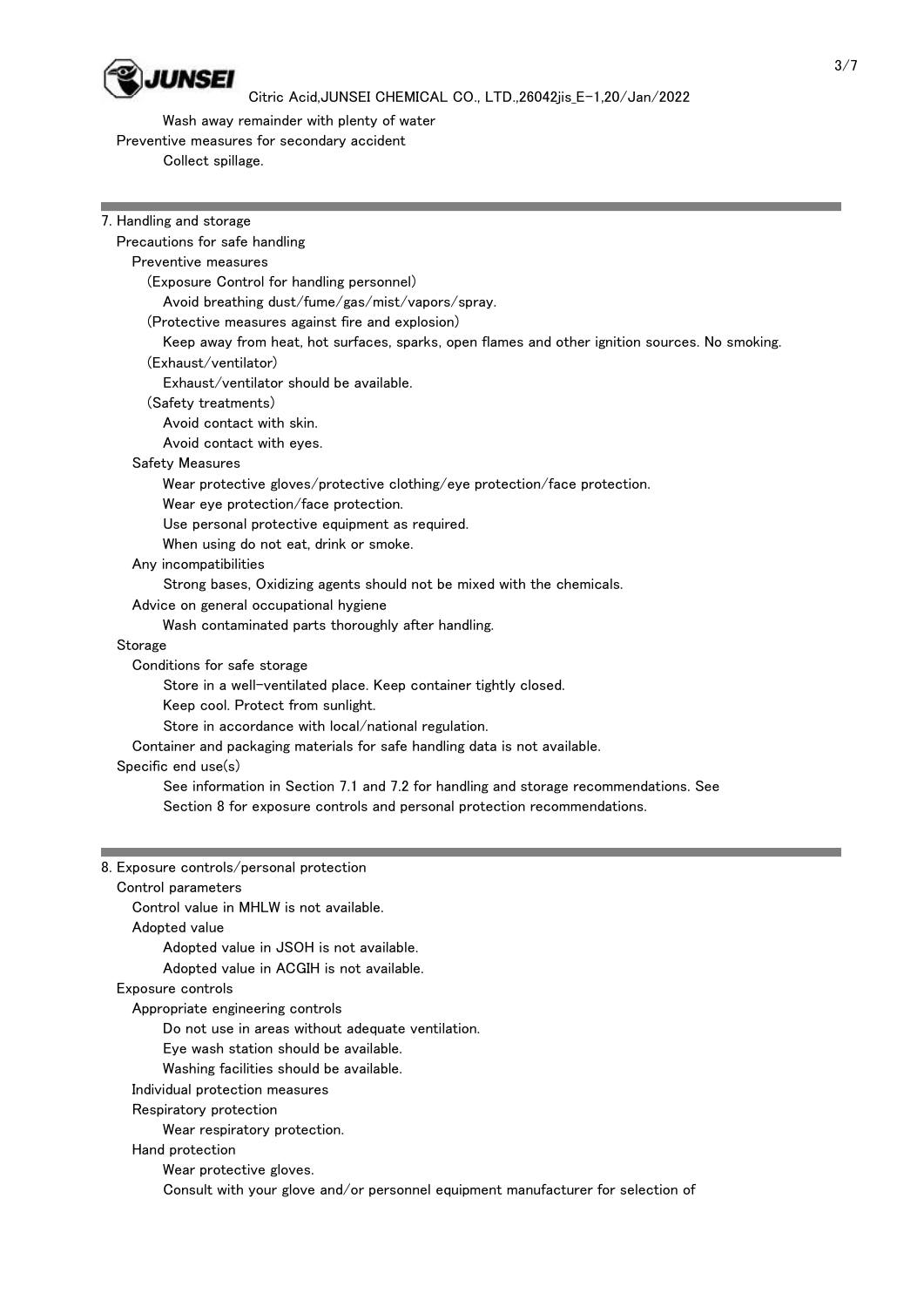

### Citric Acid,JUNSEI CHEMICAL CO., LTD.,26042jis\_E-1,20/Jan/2022

appropriate compatible materials.

Eye protection

Wear safety glasses with side-shields.

Wear eye/face protection.

Skin and body protection

Wear impervious clothing and boots in case of repeated or prolonged treatment.

### 9. Physical and Chemical Properties

 Information on basic physical and chemical properties Physical state: Transparent crystals, granules or lumps Color: Colorless or white Odor: None Odor threshold data is not available. Melting point/Freezing point: 135℃ Boiling point or initial boiling point data is not available. Boiling range data is not available. Flammability (gases, liquids and solids) data is not available. Lower and upper explosion limit/flammability limit data is not available. Flash point data is not available. Auto-ignition temperature: 1010℃ Decomposition temperature: 175℃ Self-Accelerating Decomposition Temperature/SADT data is not available. pH: 2.2 (0.1N solution) Dynamic viscosity data is not available. Kinematic viscosity data is not available. Solubility: Solubility in water: 59.2 g/100 ml (20℃) Solubility in solvent: Very soluble in ethanol; soluble in diethyl ether. n-Octanol/water partition coefficient: log Pow-1.72 Vapor pressure data is not available. Vapor density data is not available. VOC data is not available. Evaporation rate data is not available. Density and/or relative density: 1.5g/cm3 Relative vapor density (Air=1) data is not available. Relative density of the Vapor/air - mixture at  $20^{\circ}C$  (Air = 1) data is not available. Critical temperature data is not available. Particle characteristics data is not available.

| 10. Stability and Reactivity                                           |
|------------------------------------------------------------------------|
| Reactivity                                                             |
| Reactivity data is not available.                                      |
| Chemical stability                                                     |
| Stable under normal storage/handling conditions.                       |
| Slightly deliquescent.                                                 |
| Possibility of hazardous reactions                                     |
| Dust explosion possible if in powder or granular form, mixed with air. |
| Attacks copper, zinc, aluminium and their alloys.                      |
| Conditions to avoid                                                    |
| Contact with incompatible materials.                                   |
| Open flames. Heat.                                                     |
|                                                                        |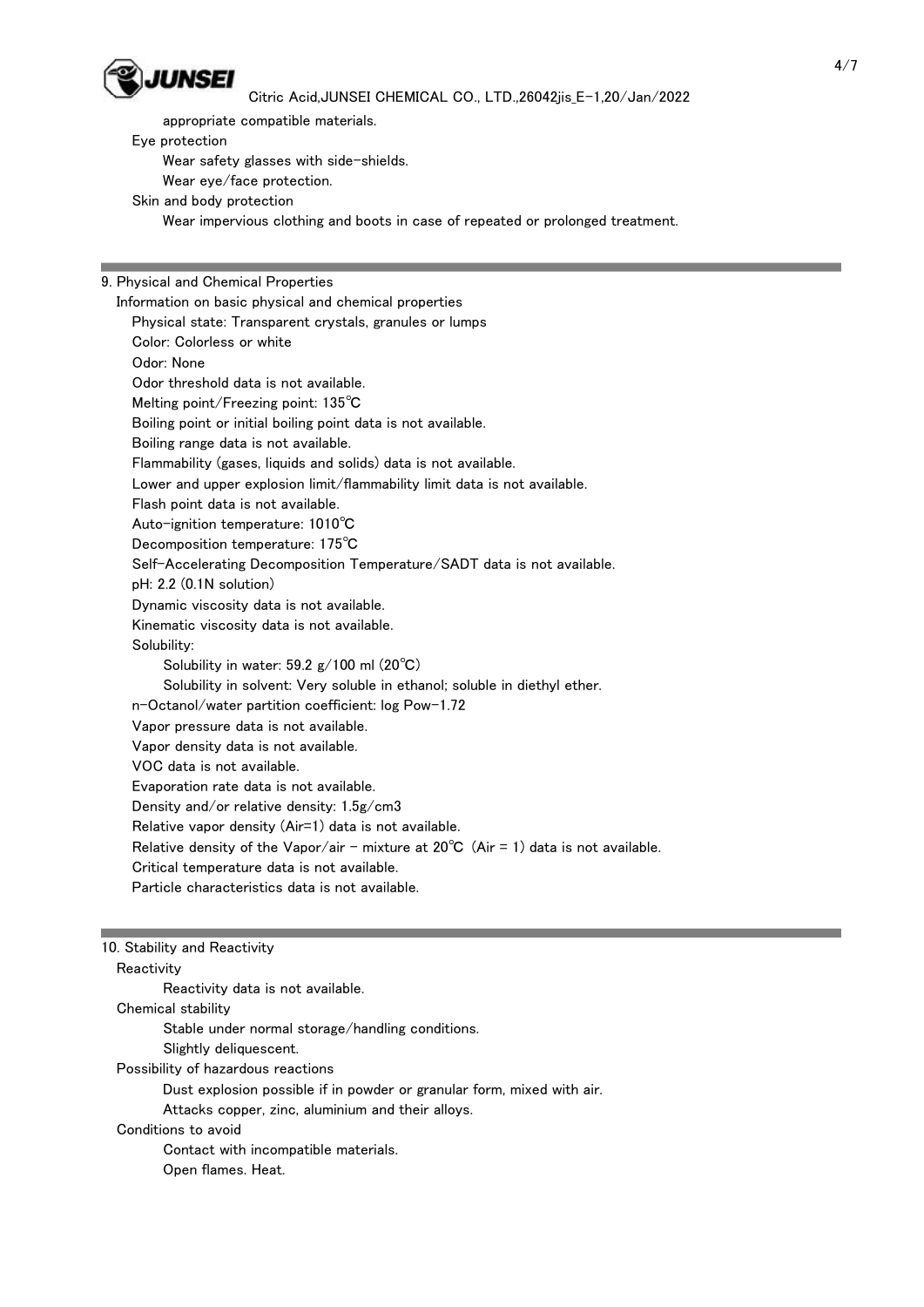

## Citric Acid,JUNSEI CHEMICAL CO., LTD.,26042jis\_E-1,20/Jan/2022

 Incompatible materials Strong bases, Oxidizing agents Hazardous decomposition products Carbon oxides

| 11. Toxicological Information                                                         |  |  |  |
|---------------------------------------------------------------------------------------|--|--|--|
| Information on toxicological effects                                                  |  |  |  |
| Acute toxicity                                                                        |  |  |  |
| Acute toxicity (Oral)                                                                 |  |  |  |
| (Citric acid) rat LD50=3000~12000mg/kg (SIDS,2001)                                    |  |  |  |
| Irritant properties                                                                   |  |  |  |
| Skin corrosion/irritation                                                             |  |  |  |
| (Citric acid) rabbit(OECD TG404) : slightly irritating (SIDS, 2001)                   |  |  |  |
| Serious eye damage/irritation                                                         |  |  |  |
| (Citric acid)                                                                         |  |  |  |
| rabbit750 µg/24H ; SEVERE (SIDS, 2001)                                                |  |  |  |
| rabbit(OECD TG405): cornea score (avg.)=2.8 (SIDS, 2001)                              |  |  |  |
| Allergenic and sensitizing effects data is not available.                             |  |  |  |
| Mutagenic effects data is not available.                                              |  |  |  |
| Carcinogenic effects data is not available.                                           |  |  |  |
| Reproductive toxicity data is not available.                                          |  |  |  |
| <b>STOT</b>                                                                           |  |  |  |
| STOT-single exposure data is not available.                                           |  |  |  |
| STOT-repeated exposure data is not available.                                         |  |  |  |
| Aspiration hazard data is not available.                                              |  |  |  |
| Information on other hazards                                                          |  |  |  |
| Reference data: This product's anhydride(CAS No. 77-92-9)                             |  |  |  |
|                                                                                       |  |  |  |
|                                                                                       |  |  |  |
| 12. Ecological Information                                                            |  |  |  |
| Ecotoxicity                                                                           |  |  |  |
| Aquatic toxicity                                                                      |  |  |  |
| Hazardous to the aquatic environment (Acute)                                          |  |  |  |
| (Citric acid) Fish(Leuciscus idus) LC50 = $440 \sim 760$ mg/L/96hr (SIDS,2001)        |  |  |  |
| Water solubility                                                                      |  |  |  |
| (Citric acid) 59 g/100 ml (20°C) (ICSC, 1998)                                         |  |  |  |
| Persistence and degradability                                                         |  |  |  |
| (Citric acid) BOD_Degradation : 77% (Registered chemicals data check & review, Japan) |  |  |  |
| Bioaccumulative potential                                                             |  |  |  |
| (Citric acid) log Pow=-1.7 (ICSC, 1998)                                               |  |  |  |
| Mobility in soil                                                                      |  |  |  |
| Mobility in soil data is not available.                                               |  |  |  |
| Other adverse effects                                                                 |  |  |  |

Ozone depleting chemical data is not available.

Additional data

Reference data : This product's anhydride(CAS No. 77-92-9)

13. Disposal considerations

 Description of waste residues and information on their safe handling and methods of disposal, including the disposal of any contaminated packaging

Waste treatment methods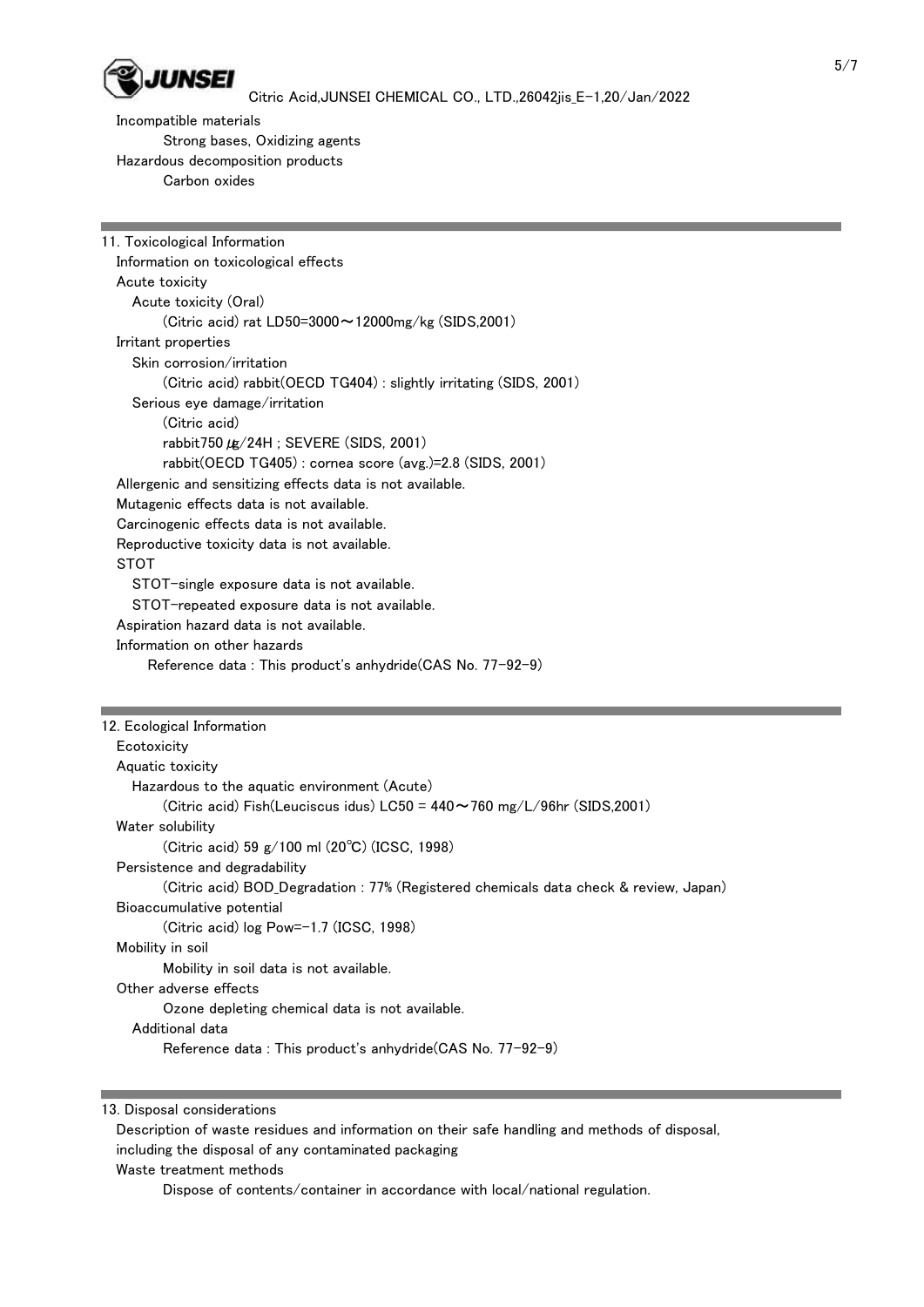

# 14. Transport Information

 UN No., UN CLASS UN No. or ID No.: Not applicable UN Proper Shipping Name : Not applicable Class or division (Transport hazard class) : Not applicable Packing group : Not applicable Not applicable to IMDG Code Not applicable to IATA Dangerous Goods Regulations Environmental hazards MARPOL Annex III - Prevention of pollution by harmful substances Marine pollutants (yes/no) : no Maritime transport in bulk according to IMO instruments Not applicable to Maritime transport in bulk according to IMO instruments

### 15. Regulatory Information

- Safety, health and environmental regulations/legislation specific for the substance or mixture Chemicals listed in TSCA Inventory
	- Citric acid (anh)

Other regulatory information

 We are not able to check up the regulatory information with regard to the substances in your country or region, therefore, we request this matter would be filled by your responsibility.

 Regulatory information with regard to this substance in your country or in your region should be examined by your own responsibility.

 Ensure this material in compliance with federal requirements and ensure conformity to local regulations.

 Regulatory information in this section are limited to intentional ingredient(s), but does not contain information on non-intentional ingredients or impurities which are not informed by supplier(s).

## Chemical safety assessment

Advice on safe handling for this product can be found in sections 7 and 8 of this SDS.

#### 16. Other information

GHS classification and labelling

H319-Eye Irrit. 2A: H319 Causes serious eye irritation

Reference Book

 Globally Harmonized System of classification and labelling of chemicals, UN Recommendations on the TRANSPORT OF DANGEROUS GOODS 21th edit., 2019 UN IMDG Code, 2018 Edition (Incorporating Amendment 39-18) IATA Dangerous Goods Regulations (62nd Edition) 2021 2020 EMERGENCY RESPONSE GUIDEBOOK (US DOT) 2021 TLVs and BEIs. (ACGIH) JIS Z 7252 : 2019 JIS Z 7253 : 2019 2021 Recommendation on TLVs (JSOH) Supplier's data/information Chemicals safety data management system "GHS Assistant" Version 4.15(https://www.asahi-ghs.com/) NITE Chemical Risk Information Platform "NITE-CHRIP" (https://www.nite.go.jp/en/chem/chrip/chrip\_search/systemTop)

GHS Classification Guidance for Enterprises 2019 Revised Edition (Ver. 2.0) (Mar. 2020, METI)